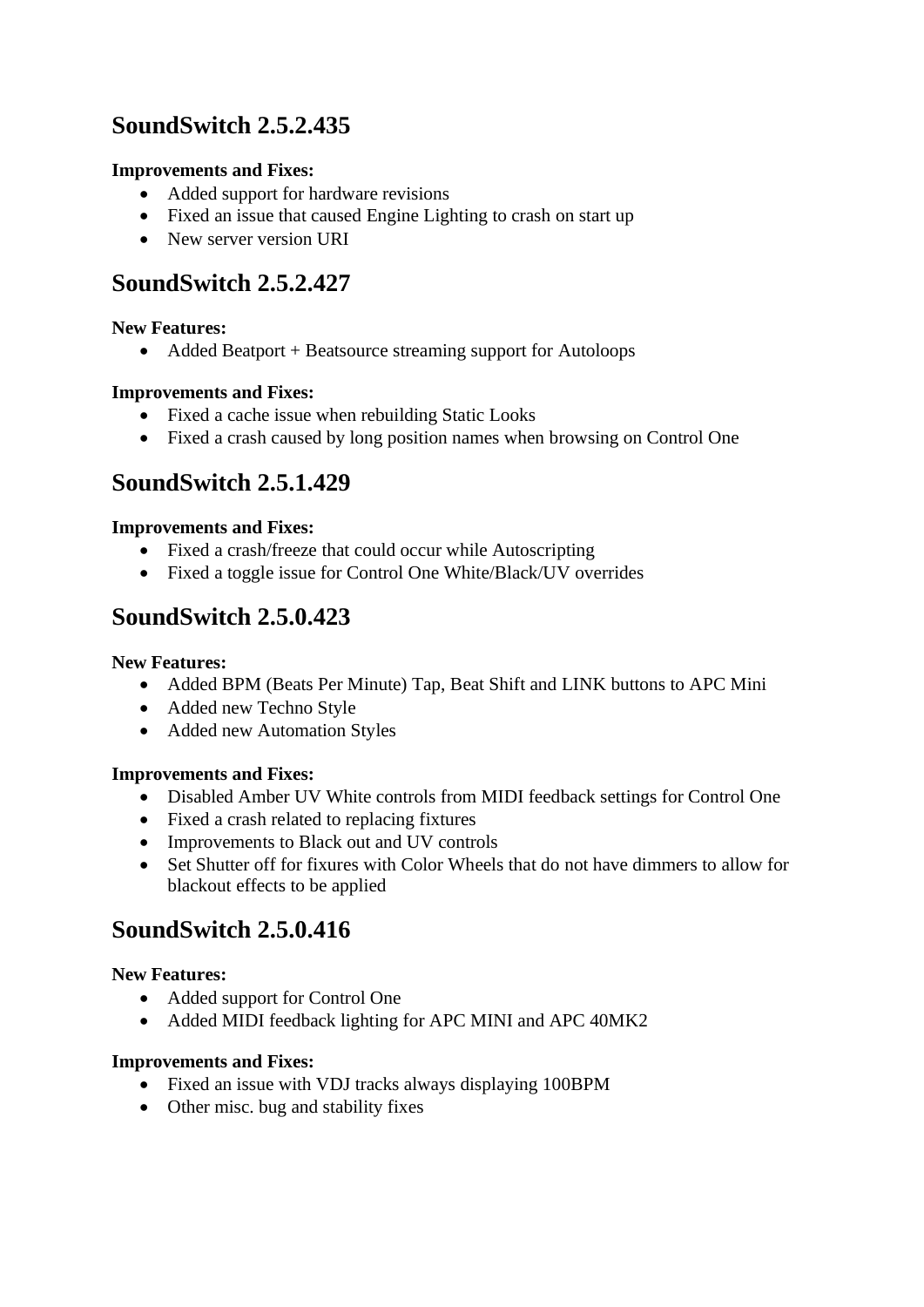# **SoundSwitch 2.4.405**

### **Improvements and Fixes:**

- Fixed an issue that prevented Pan and Tilt controls to be mapped to sliders
- Fixed a crash that occured when adding many fixture tracks
- Fixed an issue that prevented non playlisted tracks to be hidden in Engine DJ collection
- Fixed a rare network crash

# **SoundSwitch 2.4.404**

#### **New Features:**

• Added standalone lighting control with Engine DJ hardware - Engine Lighting

## **Improvements and Fixes:**

- Updated Engine DJ logos
- Fixed a crash related to Philips HUE
- Fixed a crash related to Serato DJ Beatgrids
- Fixed an issue that prevented Pan & Tilt MIDI controls within Position Cues